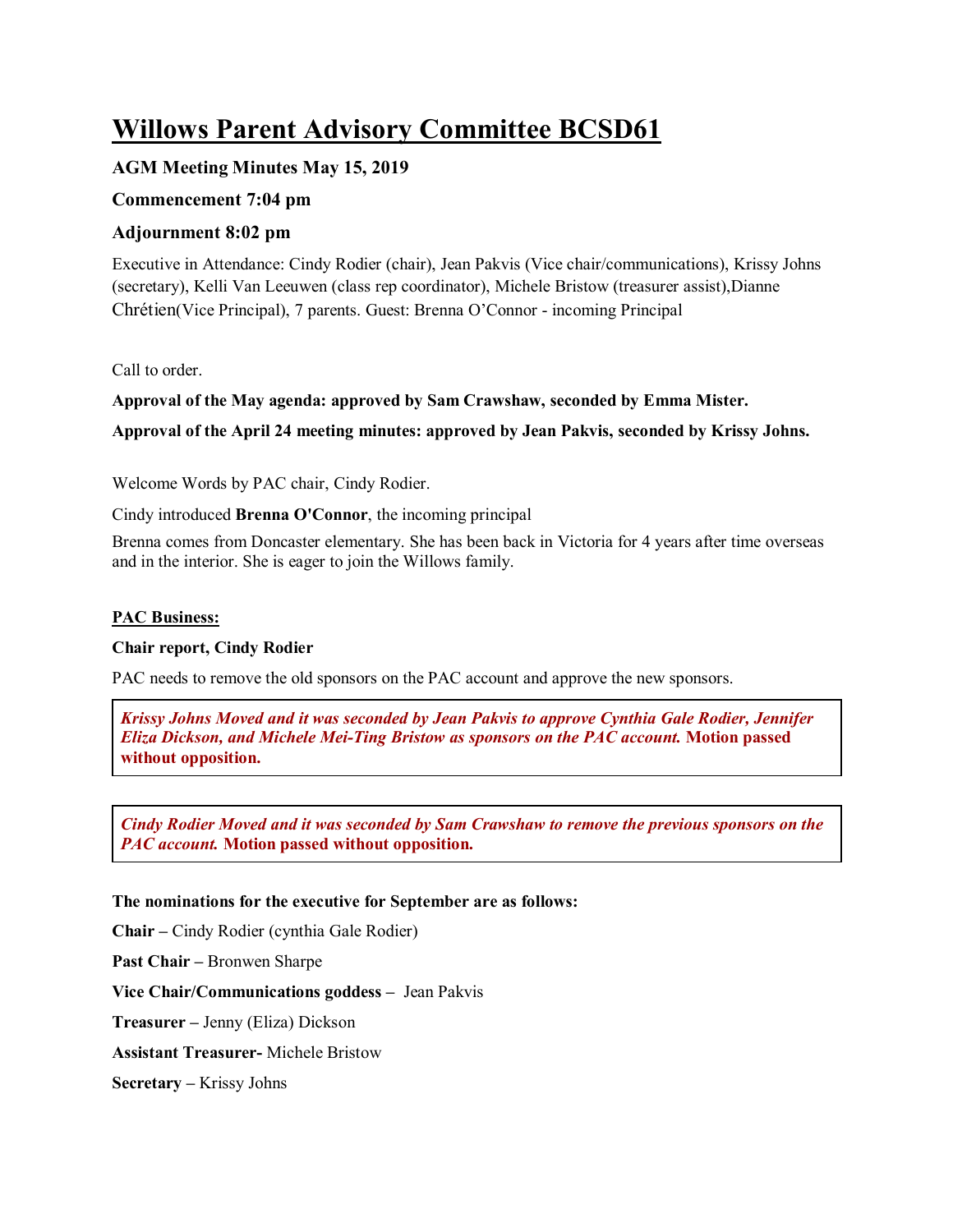**VCPAC rep –** Carrie Swatland

**Member at large - CFP –** Stephanie Novak

**Member at large - Class Rep coordinator –** nominate Trish Weaver

**Member at large - Kindergarten Liaison –** Alyx valdal

*Cindy Rodier Moved and it was seconded by Krissy Johns to approve the executive for the 2019/2020 school year.* **Motion passed without opposition.**

**Committees** (Non-executive positions)

**Hot lunch –** Michele Bristow and *one vacancy to be filled*

**Lice Check –** Margeurita Chapman and Emma Mister

**School Supplies –** Nicole Forseth

**Emergency Preparedness –***Vacant* 

**Hospitality Coordinators –** Alyson Enge and Fiona Auld

**Welcome Committee coordinator –** Karen Manders

**Events Committee –** Samantha Bentley-Crawshaw, Emma Mister and Danielle Brochu, ashley hamilton

**Bike to school week coordinator –***Vacant*

Cindy showed the playground thank you plaque. The location of the hanging TBD.

Willows is again entered in the Tea Party parade. Any kids who would like to walk in the parade should dress in red and white.

May 31 is the date for the Heritage Tea.

PAC will host the staff lunch on the June professional day (June 10).

Wendy Holob is retiring, so PAC would like to do something special during the staff lunch, as well as present her with a small gift.

*Kelli suggested a card from the kids. She will look into sourcing a gigantic card to and have kids sign at the blossom fest.* 

Sausage fest Saturday June 22nd. Nothing has been mentioned about Willows as a recipient of the moneys raised at this time.